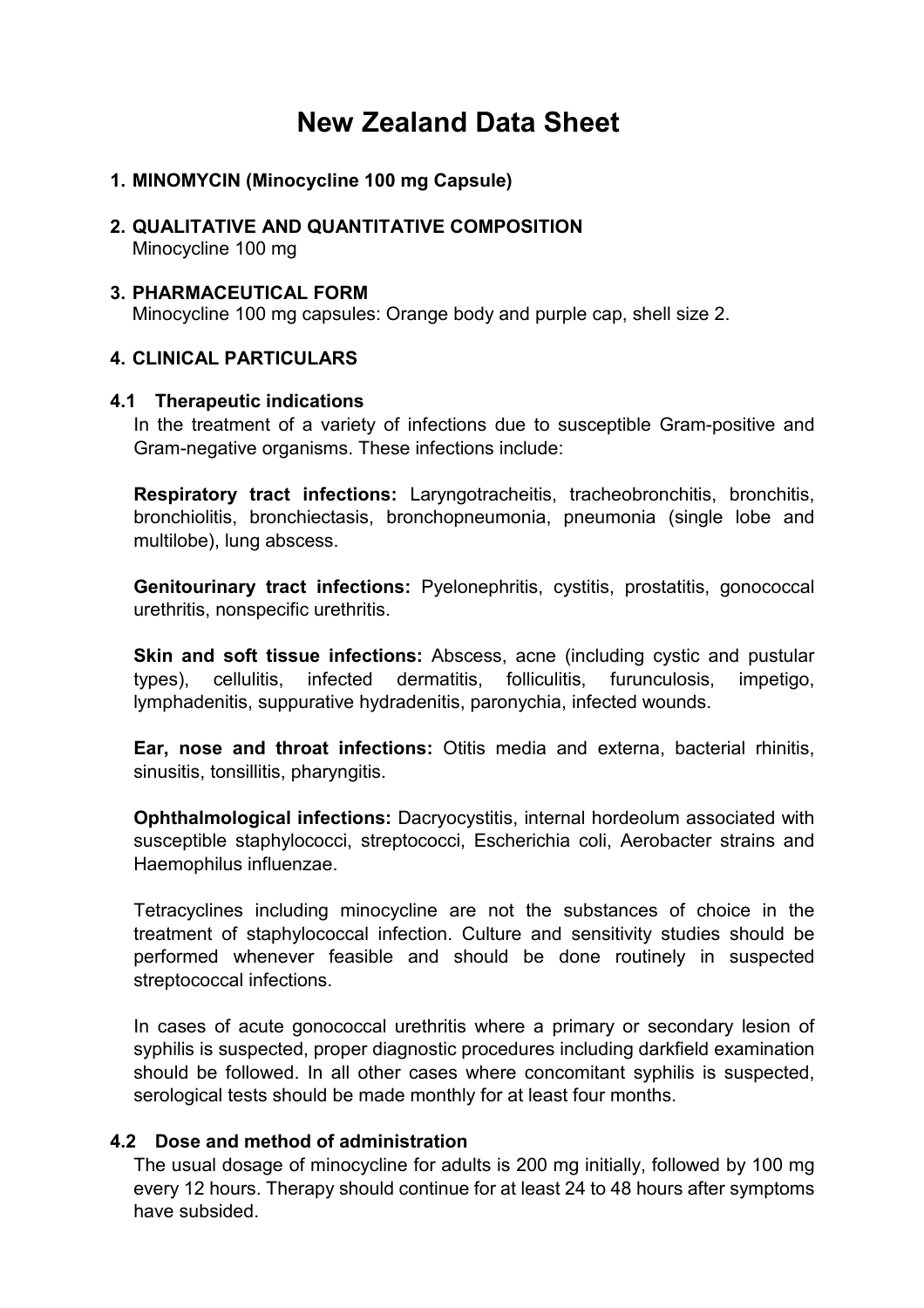# **ADULTS**

**Acne vulgaris:** 100 mg daily, given as a single dose or 50 mg twice daily. Duration of therapy varies depending upon response. Acne patients have been safely treated with minocycline for periods over 6 months.

**Non-gonococcal urethritis:** 100 mg daily for 10-14 days.

**Gonorrhoea: Adult males:** 200 mg initially followed by 100 mg every 12 hours for a minimum of 4 days with post-therapy cultures within 2-3 days. Adult females may require therapy for 10-14 days at the same dosage indicated for males.

**Systemic infections:** The usual dosage of minocycline is 100 mg every 12 hours.

**Prophylaxis of asymptomatic meningococcal carriers:** 100 mg bid for five days, usually followed by a course of rifampicin.

# **CHILDREN ABOVE TWELVE YEARS OF AGE**

(See section 4.4, special warnings and precautions for use)

**Usual paediatric dose:** 4 mg/kg followed by 2 mg/kg every 12 hours. Use sufficient liquids when taking medicine to prevent oesophageal irritation.

#### **ELDERLY PATIENTS**

Minocycline may be used at the normal recommended dosage in elderly patients even with mild to moderate renal impairment.

#### **PATIENTS WITH RENAL IMPAIRMENT**

(See section 4.4, special warnings and precautions for use) Total dosage should be decreased by reduction of recommended individual doses and/or by extending time intervals between doses.

#### **TREATMENT OF STREPTOCOCCAL INFECTIONS**

A therapeutic dose of minocycline should be administered for at least 10 days.

#### **TREATMENT OF GONOCOCCAL INFECTIONS**

Gonorrhoea patients sensitive to penicillin may be treated with minocycline administered as 200 mg initially followed by 100 mg every 12 hours for a minimum of 4 days, with post-therapy cultures within 2-3 days. In the treatment of uncomplicated gonococcal urethritis in men, 100 mg twice a day orally for 5 days is recommended. Adult females with acute gonococcal infections require more extended therapy.

#### **4.3 Contraindications**

Patients with a history of hypersensitivity to any of the tetracycline antibiotics. Severe renal insufficiency.

Systemic lupus erythematosus.

Rare cases of benign intracranial hypertension have been reported after tetracyclines and after vitamin A or retinoids such as isotretinoin or etretinate.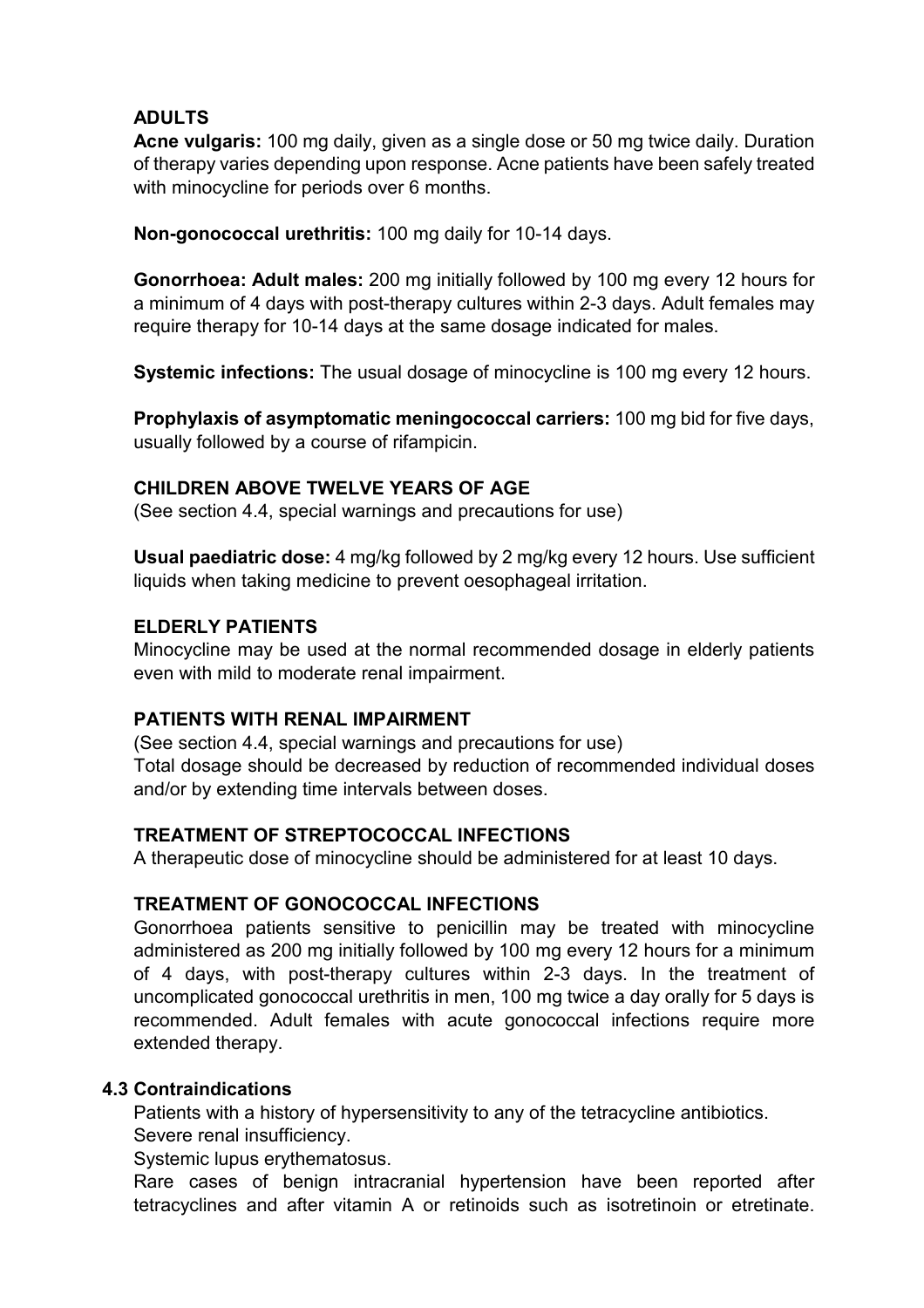Concomitant treatment of tetracyclines and vitamin A or retinoids is therefore contraindicated.

Pregnancy and lactation. Children under 12 years of age.

#### **4.4 Special warnings and precautions for use**

As with other antibiotic preparations, use of this drug may result in overgrowth of non-susceptible organisms, including fungi. If superinfection occurs, the antibiotic should be discontinued and appropriate therapy should be instituted.

Use with caution in the following circumstances:

If renal impairment exists, even usual oral or parenteral doses may lead to excessive systemic accumulation of the substance and possible liver toxicity. As with all tetracyclines, other than doxycycline, minocycline should be avoided in patients with renal failure.

The antianabolic action of the tetracyclines may cause an increase in BUN. This effect may be enhanced by diuretics.

In patients with significantly impaired function, higher serum levels of tetracyclines may lead to azotaemia, hyperphosphataemia and acidosis.

The use of tetracyclines during tooth development (last half of pregnancy, infancy and childhood to the age of 12 years) may cause permanent discolouration of the teeth (yellow/grey/brown). This adverse reaction is more common during long term use but has been observed following repeated short term courses. Enamel hypoplasia has also been reported. Tetracyclines therefore, should not be used in this age group unless alternatives are not likely to be effective or are contraindicated.

Photosensitivity manifested by an exaggerated sunburn reaction has been observed in some individuals taking tetracyclines. Patients apt to be exposed to direct sunlight or ultraviolet light should be advised that this reaction can occur with tetracyclines and treatment should be discontinued at the first evidence of skin erythema.

CNS side effects including lightheadedness, dizziness or vertigo have been reported. Patients who experience these symptoms should be cautioned about driving vehicles or using hazardous machinery while on minocycline therapy. These symptoms may disappear during therapy and always disappear rapidly when the substance is discontinued.

Pseudotumour cerebri (benign intracranial hypertension) in adults has been associated with the use of tetracyclines including minocycline. The usual clinical manifestations are headache and blurred vision. Bulging fontanelles have been associated with the use of tetracyclines in infants. While both of these conditions are related symptoms usually resolve soon after discontinuation of the tetracycline, the possibility for permanent sequelae exists. Headache (not related to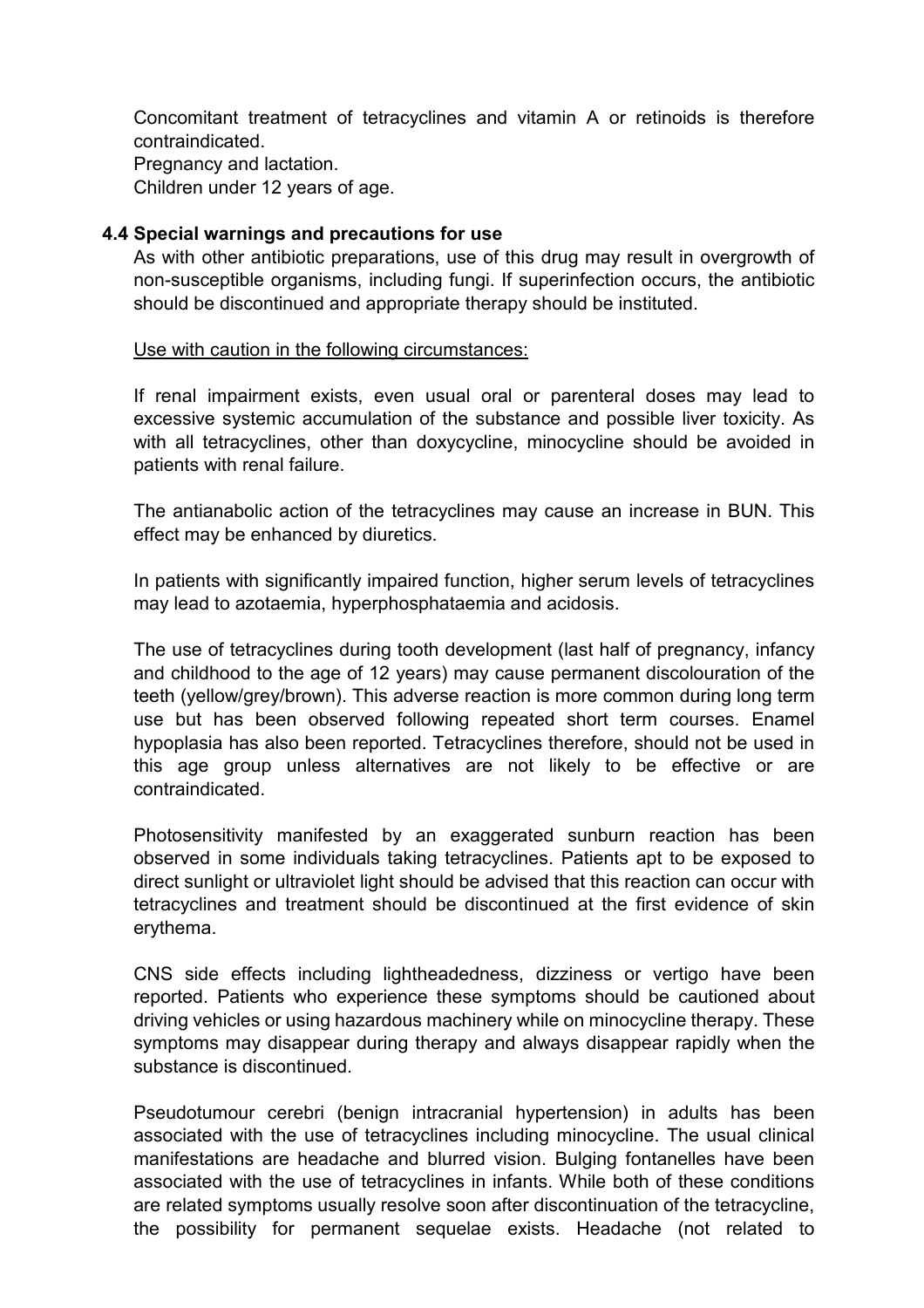pseudotumour cerebri) has also been reported. Decreased hearing has been reported in patients on minocycline therapy.

The use of tetracyclines can cause severe enterocolitis due to resistant staphylococci.

Antibiotic associated Pseudomembranous colitis has been reported with many antibiotics including minocycline. A toxin produced by Clostridium difficile appears to be the primary cause. The severity of the colitis may range from mild to life threatening. It is important to consider this diagnosis in patients who develop diarrhoea or colitis in association with antibiotic use (this may occur up to several weeks after cessation of antibiotic therapy). Mild cases usually respond to drug discontinuation alone. However, in moderate to severe cases, appropriate therapy with a suitable oral antibacterial agent effective against C. difficile should be considered. Fluids, electrolytes and protein replacement should be provided when indicated. Drugs which delay peristalsis, e.g. opiates and diphenoxylate with atropine (Lomotil), may prolong and/or worsen the condition and should not be used.

Tetracycline is not the drug of choice in the treatment of any type of staphylococcal infection.

If a tetracycline is used for the treatment of infections due to group A β- haemolytic streptococci (Strep. pyogenes) (see INDICATIONS), treatment should continue for 10 days.

Because tetracyclines have been shown to depress plasma prothrombin activity, patients who are on anticoagulant therapy may require downward adjustment of their anticoagulant dosage. In long term therapy, periodic laboratory evaluation of organ systems, including haematopoietic, renal and hepatic studies should be performed.

In venereal disease when coexistent syphilis is suspected, darkfield examination should be done before treatment is started and the blood serology repeated monthly for at least 4 months.

Hepatotoxicity has been reported with minocycline, therefore, minocycline should be used with caution in patients with hepatic dysfunction and in conjunction with other hepatotoxic drugs.

#### **Carcinogenesis and mutagenesis.**

Minocycline has been found to produce thyroid hyperplasia in rats and dogs. Dietary administration of minocycline in a long-term tumourgenicity study in rats resulted in evidence of thyroid tumour production. Minocycline causes goitre in rats and this species appears to be uniquely susceptible to developing thyroid tumours following long-term administration of agents that cause goitre.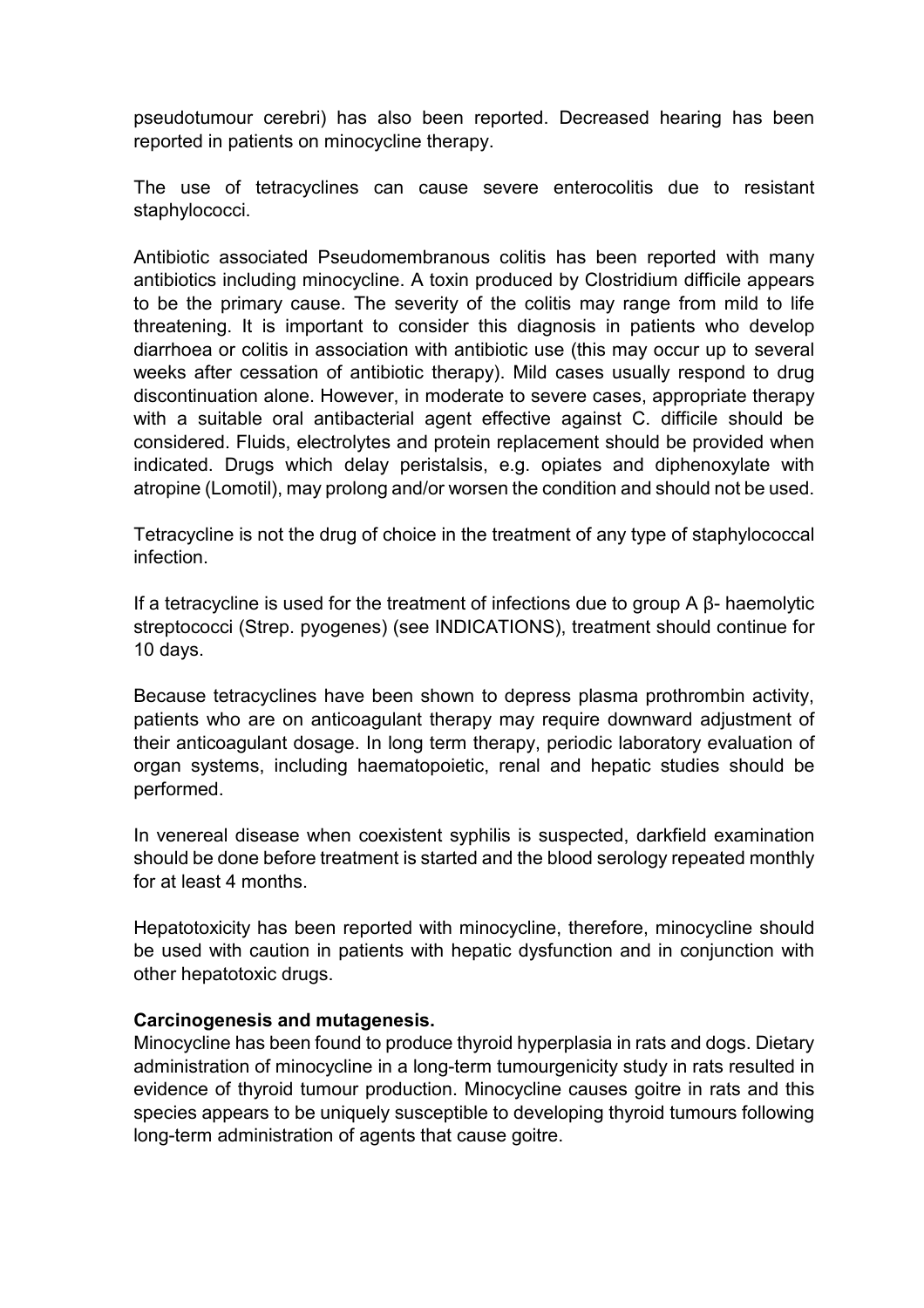#### **Use in Newborns, Infants and Children**

(See section 4.4, Special warnings and precautions for use, about use during tooth development). All tetracyclines form a stable calcium complex in any bone forming tissue. A decrease in the fibula growth rate has been observed in prematures given oral tetracycline in doses of 25 mg/kg every 6 hours. This reaction was shown to be reversible when the substance was discontinued.

# **4.5 Interaction with other medicines and other forms of interaction**

Because tetracyclines have been shown to depress plasma prothrombin activity, patients who are on anticoagulant therapy may require downward adjustment of their anticoagulant dosage.

Antacids containing aluminium, calcium or magnesium and preparations containing iron impair absorption and should not be given to patients taking oral tetracycline.

Etretinate and isotretinoin: Administration of etretinate and isotretinoin should be avoided shortly before, during, and shortly after minocycline therapy. Each drug alone has been associated with Psuedotumour cerebri (See section 4.4, Special warnings and precautions for use).

Methoxyflurane: The concurrent use of tetracycline and methoxyflurane has been reported to result in fatal renal toxicity.

Absorption of minocycline does not appear to be notably influenced by food and dairy products.

Since bacteriostatic drugs may interfere with the bactericidal action of penicillin, it is advisable to avoid giving tetracyclines in conjunction with penicillin.

Reduced efficacy and increased incidence of breakthrough bleeding has been suggested with concomitant use of tetracycline and oral contraceptive preparations.

#### **4.6 Fertility, pregnancy and lactation Fertility**

Segment I (fertility and general reproduction) studies have shown that at a dose level more than 50 times the highest human therapeutic dose, minocycline impairs fertility in male rats. There were no effects on fertility or reproduction in female rats or male or female rabbits.

# **Pregnancy**

(See section 4.4, Special warnings and precautions for use, about use during tooth development).

Safe use in pregnancy has not been established. Tetracyclines are safe for use during the first 18 weeks of pregnancy after which they cause discolouration of the baby's teeth.

These products should be avoided during the second and third trimesters of pregnancy.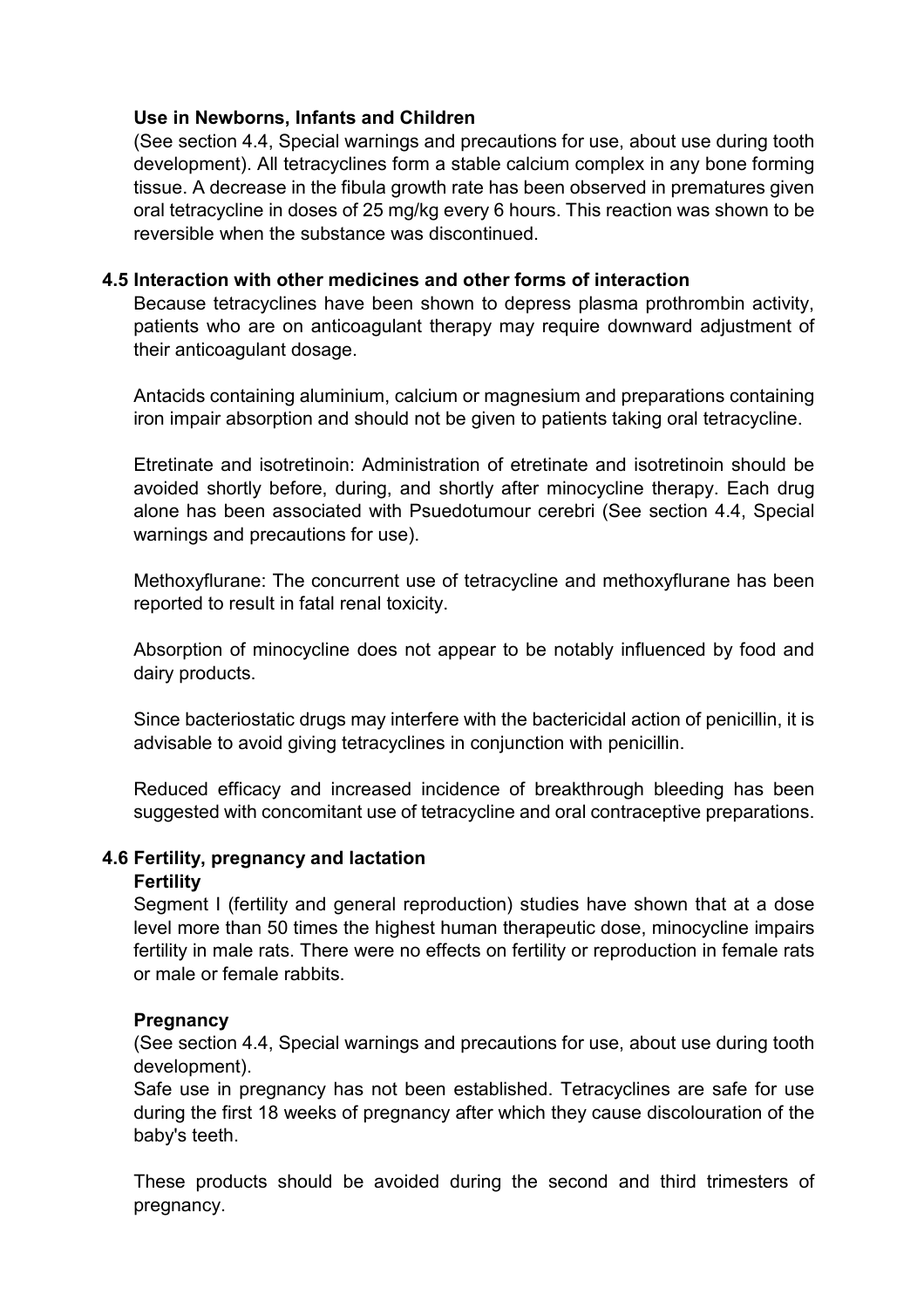# **Lactation**

Tetracyclines have been shown to be present in the milk of lactating women.

# **4.7 Effects on ability to drive and use machines**

Patients who experience CNS symptoms such as lightheadedness, dizziness or vertigo should be cautioned about driving vehicles or using hazardous machinery while on minocycline therapy.

### **4.8 Undesirable effects**

The adverse reactions profile of minocycline is generally similar to that of tetracyclines except for a significantly higher incidence of vestibular adverse effects, e.g. dizziness, vertigo and ataxia).

**Gastrointestinal:** Anorexia, nausea, vomiting, diarrhoea, glossitis, dysphagia, enterocolitis, pancreatitis and inflammatory lesions (with monilial overgrowth) in the anogenital region. These reactions have been caused by both the oral and parenteral administration of tetracyclines. Rarely, oesophagitis and oesophageal ulceration.

**Hepatic:** Increases in liver enzymes, hepatitis and acute liver failure have been reported. Autoimmune hepatitis with lupus like symptoms and acute hypersensitivity hepatitis associated with eosinophilia and exfoliative dermatitis have been reported rarely.

**Skin:** Maculopapular and erythematous rashes. Exfoliative dermatitis has been reported but is uncommon. Fixed drug eruptions have been rarely reported. Lesions occurring on the glans penis have caused balanitis.

Erythema multiforme and rarely Stevens-Johnson syndrome have been reported. Pigmentation of the skin and mucous membranes, as well as nail discolouration, have been reported.

**Photosensitivity** (see section 4.4, Special warnings and precautions for use).

**Dental:** Tooth discolouration in children less than 8 years of age and also, rarely, in adults has been reported.

**Renal toxicity:** Rise in BUN has been reported and is apparently dose related. (See section 4.4, Special warnings and precautions for use). Tetracyclines may aggravate pre-existing renal failure. Nephrotoxicity has also occurred in association with "acute fatty liver" related to the use of tetracycline in high doses. Degraded tetracycline may result in renal tubular damage and a "Fanconi-like" syndrome.. Reversible acute renal failure has been reported.

**Hypersensitivity reactions:** Urticaria, angioneurotic oedema, anaphylaxis, anaphylactoid purpura, pericarditis, polyarthralgia, and exacerbation of systemic lupus erythematosus. Pulmonary infiltrates with oesinophilia has been rarely reported. A reversible lupus-like syndrome has been reported.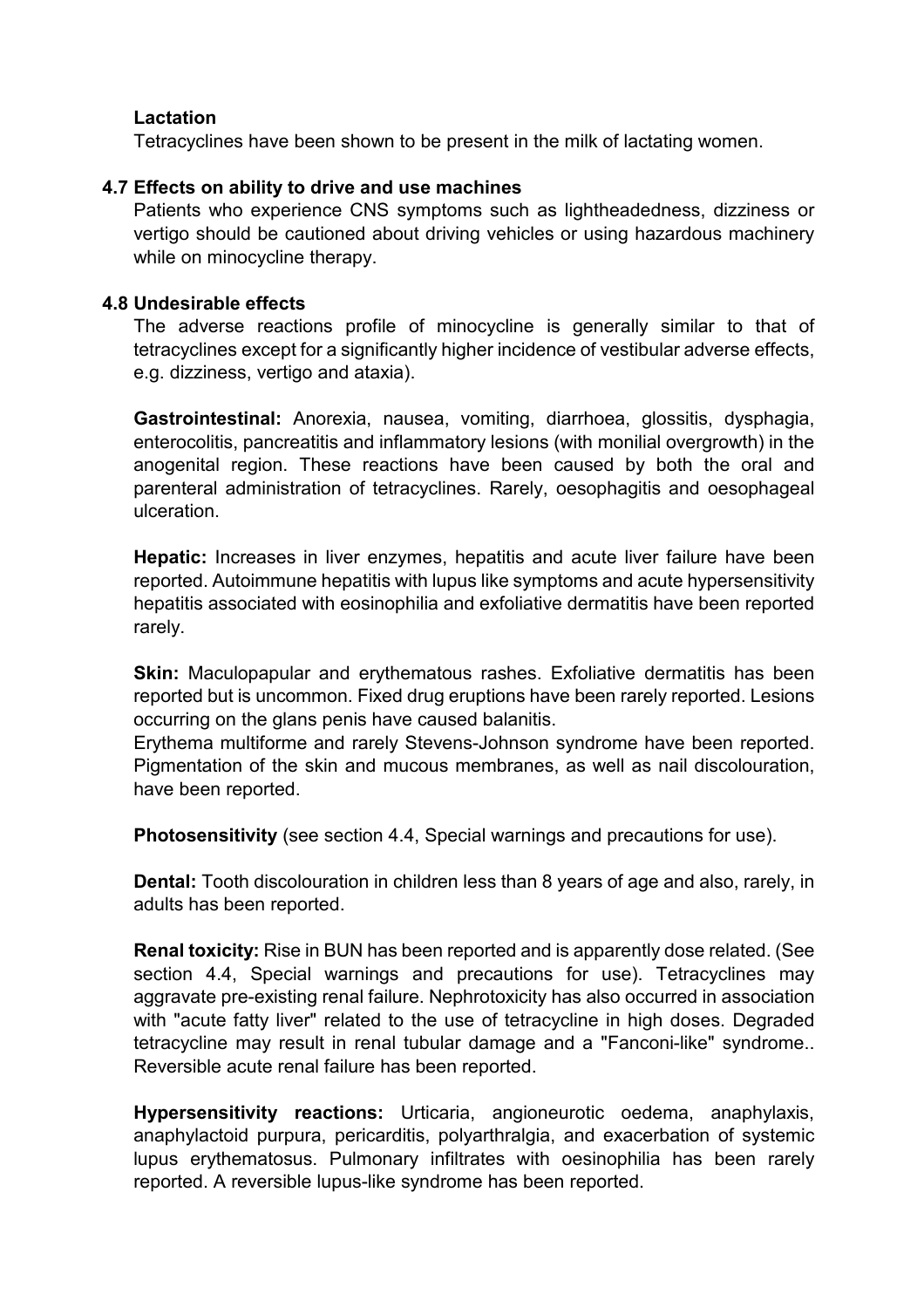**Blood:** Agranulocytosis, haemolytic anaemia, thrombocytopenia, neutropenia and eosinophilia have been reported.

**Endocrine:** When given over prolonged periods, tetracyclines have been reported to produce brown-black microscopic discolouration of thyroid glands. No abnormalities of thyroid function studies are known to occur.

**CNS effects:** Convulsions, hypesthesia, dizziness, paresthesia, sedation, and vertigo. Bulging fontanelles in infants and benign intracranial hypertension in adults have been reported. Headache has also been reported. (See section 4.4, Special warnings and precautions for use).

In long-term therapy, a periodic laboratory evaluation of organ systems, including haematopoietic, renal and hepatic studies, should be performed.

#### **Reporting of suspected adverse reactions**

Reporting suspected adverse reactions after authorisation of the medicine is important. It allows continued monitoring of the benefit/risk balance of the medicine. Healthcare professionals are asked to report any suspected adverse reactions <https://nzphvc.otago.ac.nz/reporting/>

#### **4.9 Overdose**

Maximum dosage should not exceed 400 mg/day.

#### **Symptoms and signs of acute overdosage**

May include nausea, vomiting, abdominal pain, hypotension, lethargy, coma, acidosis and azotaemia without a concomitant rise in creatinine.

#### **Treatment of acute overdose**

No specific antidote. General supportive care includes maintenance of clear airway, adequate respiration, circulation and renal function.

For advice on the management of overdose please contact the National Poisons Centre on 0800 POISON (0800 764766).

#### **5. PHARMACOLOGICAL PROPERTIES**

#### **5.1 Pharmacodynamic properties**

#### **Microbiology**

The tetracyclines are primarily bacteriostatic and are thought to exert their antimicrobial effect by the inhibition of protein synthesis.

Minocycline, like other tetracyclines, is also active against a wide range of Gramnegative and Gram-positive organisms. It is active against a proportion of Staphylococcus aureus organisms that are resistant to other tetracyclines. Except for this difference, it shares the antimicrobial spectra and cross resistance common to other tetracyclines.

Because many strains of the Gram-negative and Gram-positive microorganisms have been shown to be resistant to tetracyclines, culture and susceptibility tests are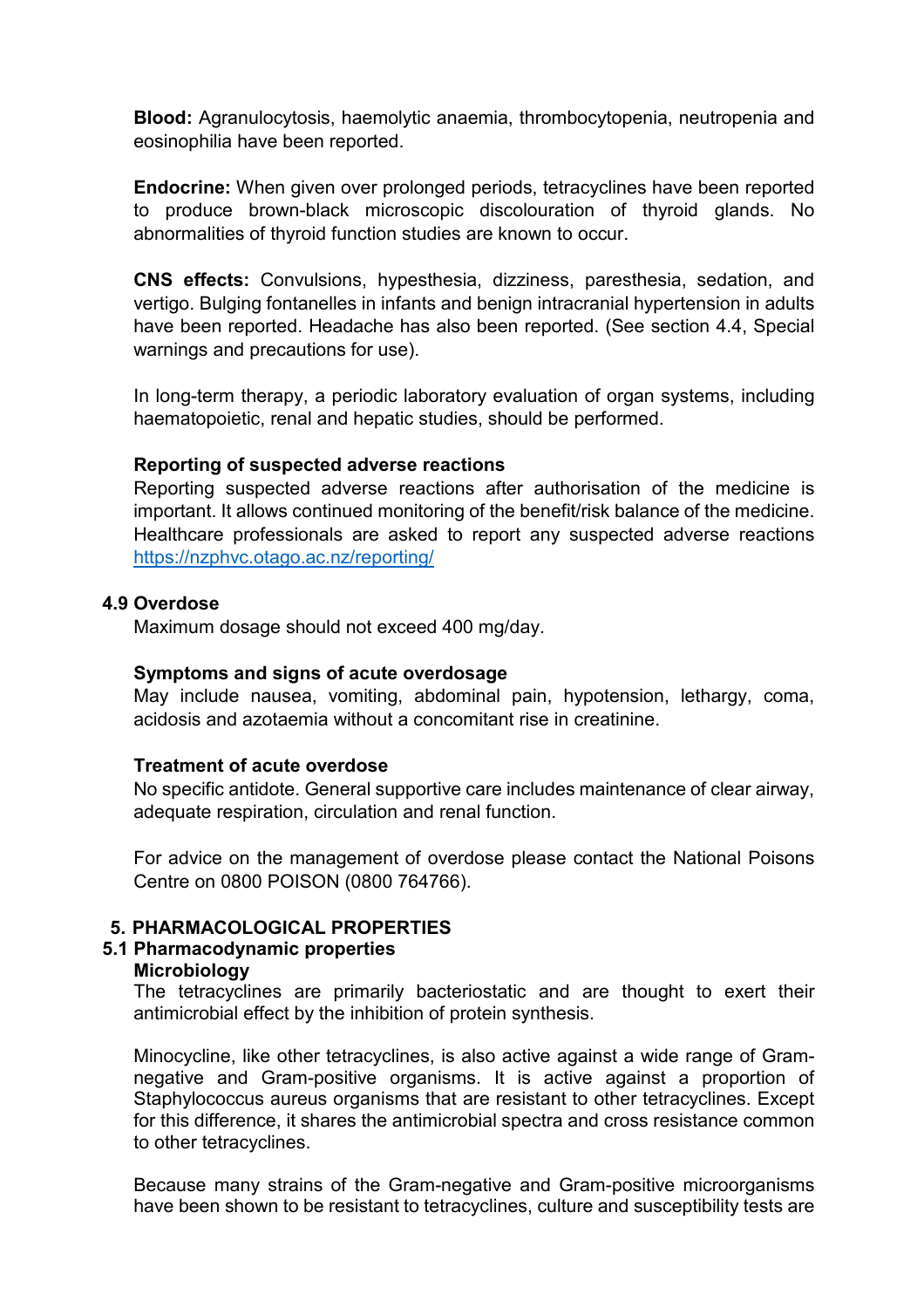especially recommended. Resistance levels in an individual may also be influenced by previous antibiotic exposure.

### **Susceptibility Testing**

Dilution or diffusion techniques - either quantitative (MIC) or breakpoint, should be used following a regularly updated, recognised and standardised method (eg. NCCLS). Standardised susceptibility test procedures require the use of laboratory control microoganisms to control the technical aspects of the laboratory procedures.

A report of "Susceptible" indicates that the pathogen is likely to be inhibited if the antimicrobial compound in the blood reaches the concentrations usually achievable. A report of "intermediate" indicates that the result should be considered equivocal, and if the microorganism is not fully susceptible to alternative, clinically feasible drugs, the test should be repeated. This category implies possible clinical applicability in body sites where the drug is physiologically concentrated or in situations where high dosage of drug can be used. This category also provides a buffer zone, which prevents small- uncontrolled technical factors from causing major discrepancies in interpretation. A report of "Resistant" indicates that the pathogen is not likely to be inhibited if the antimicrobial compound in the blood reaches the concentrations usually achievable; other therapy should be selected.

Note: The prevalence of resistance may vary geographically for selected species and local information on resistance is desirable, particularly when treating severe infections.

#### **5.2 Pharmacokinetic properties**

Minocycline is rapidly absorbed after oral administration and absorption is not significantly impaired by ingestion of food or milk. After single oral doses of 150 mg in humans, minocycline yields serum levels that are generally 2 to 4 times higher than those of most other tetracyclines at all time intervals. When serum activity is determined against a standard of tetracycline, 150 mg of minocycline gives activity levels 16 or more times higher than 250 mg of tetracycline at 24 to 48 hours, this difference being largely due to the much longer serum half life of minocycline.

Minocycline is widely distributed in body tissues, with higher concentrations being found in cerebrospinal fluid and sputum than with other tetracycline analogues. As in blood, the concentration in tissues is generally 2 to 4 times higher with minocycline than with tetracycline.

Following a single dose of two 100 mg minocycline HCL capsules administered to ten normal adult volunteers, serum levels ranged from 0.74 to 4.45 mg/mL in one hour and attained peak levels between 2 and 3 hours; after 12 hours, they ranged from 0.34 to 2.36 mg/mL. Therapeutic levels are 1-2 mg/mL. The serum half life following a 200 mg dose in 12 normal volunteers ranged from 11 to 17 hours, in 7 patients with hepatic dysfunction ranged from 11 to 16 hours and in 5 patients with renal dysfunction ranged from 18 to 69 hours. Between 55% and 76% of an administered dose is bound by serum proteins.

Minocycline is excreted via the faeces primarily and via the urine at a low rate. High serum protein binding and the lipophylic properties contribute to this low excretion rate. The urinary and faecal recovery of minocycline when administered to 12 normal volunteers is one half to one third that of tetracycline.